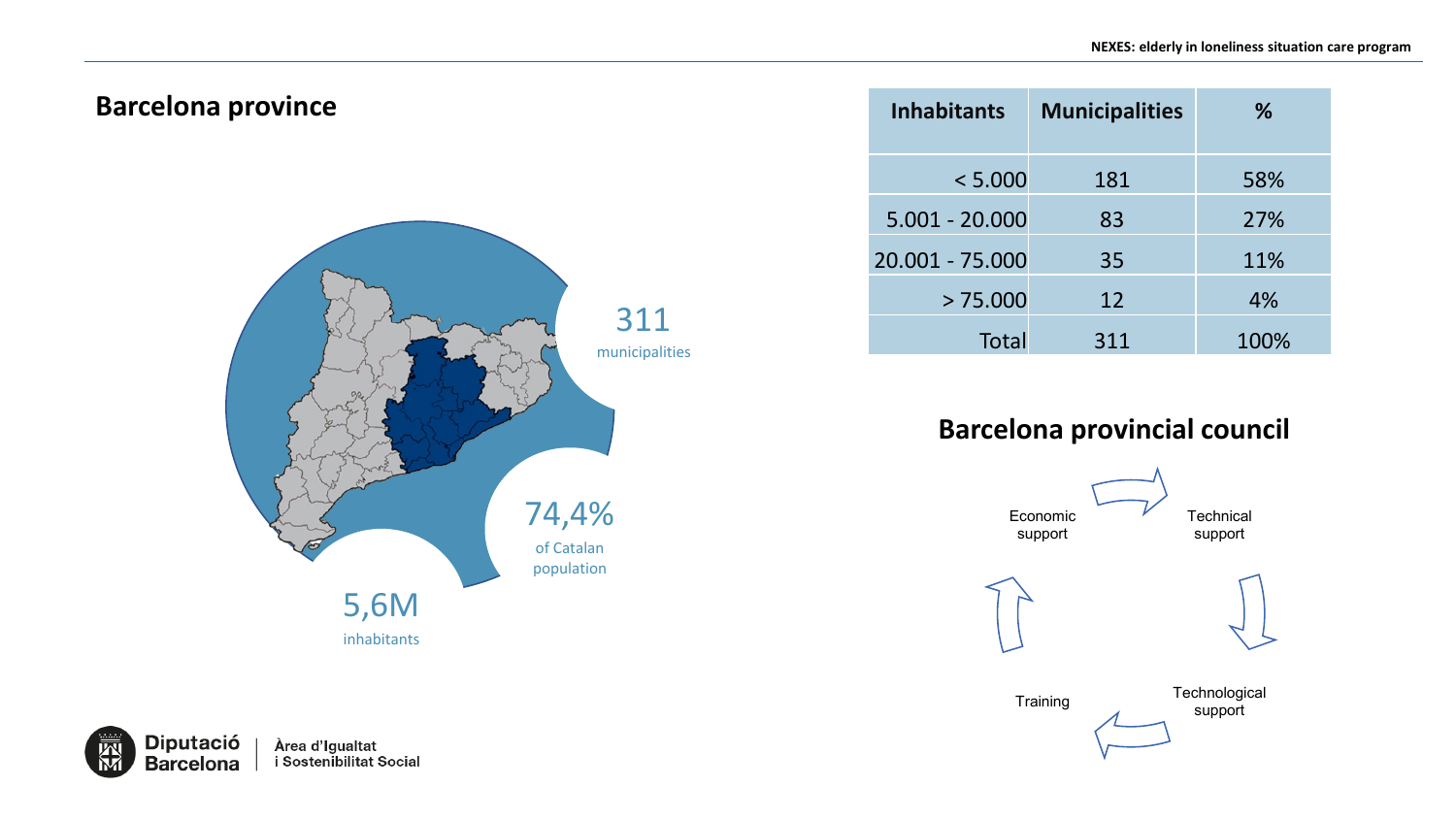#### **Framewok**

- $\triangleright$  Elderly population in Barcelona province:
- **19% (2021)** / 17,2% (2011)
- $\triangleright$  Households >65 unipersonals:
- **34,6% (2020)**/ 30,3% (2010)

### **Caring strategic project Diputació de Barcelona**

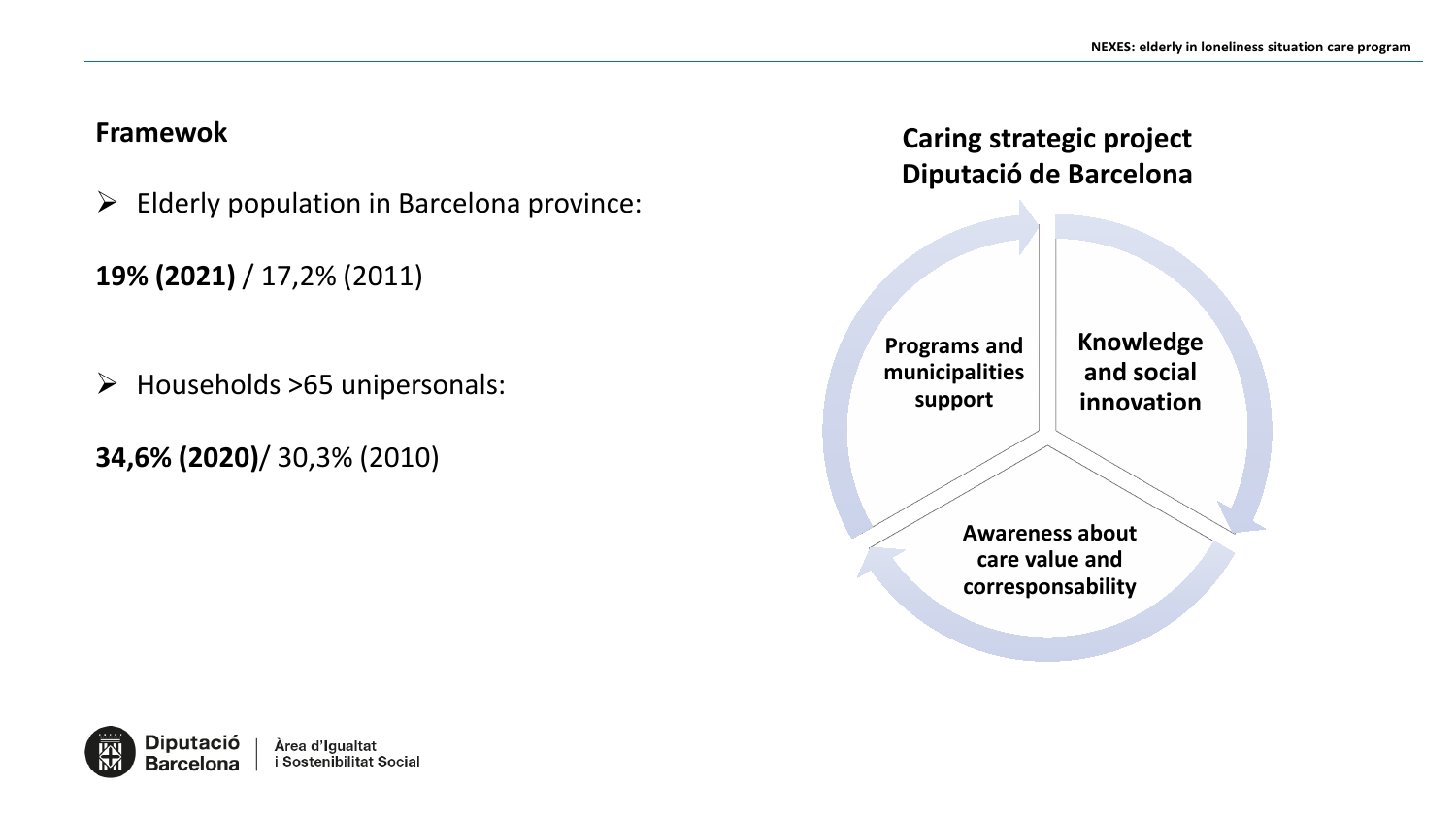



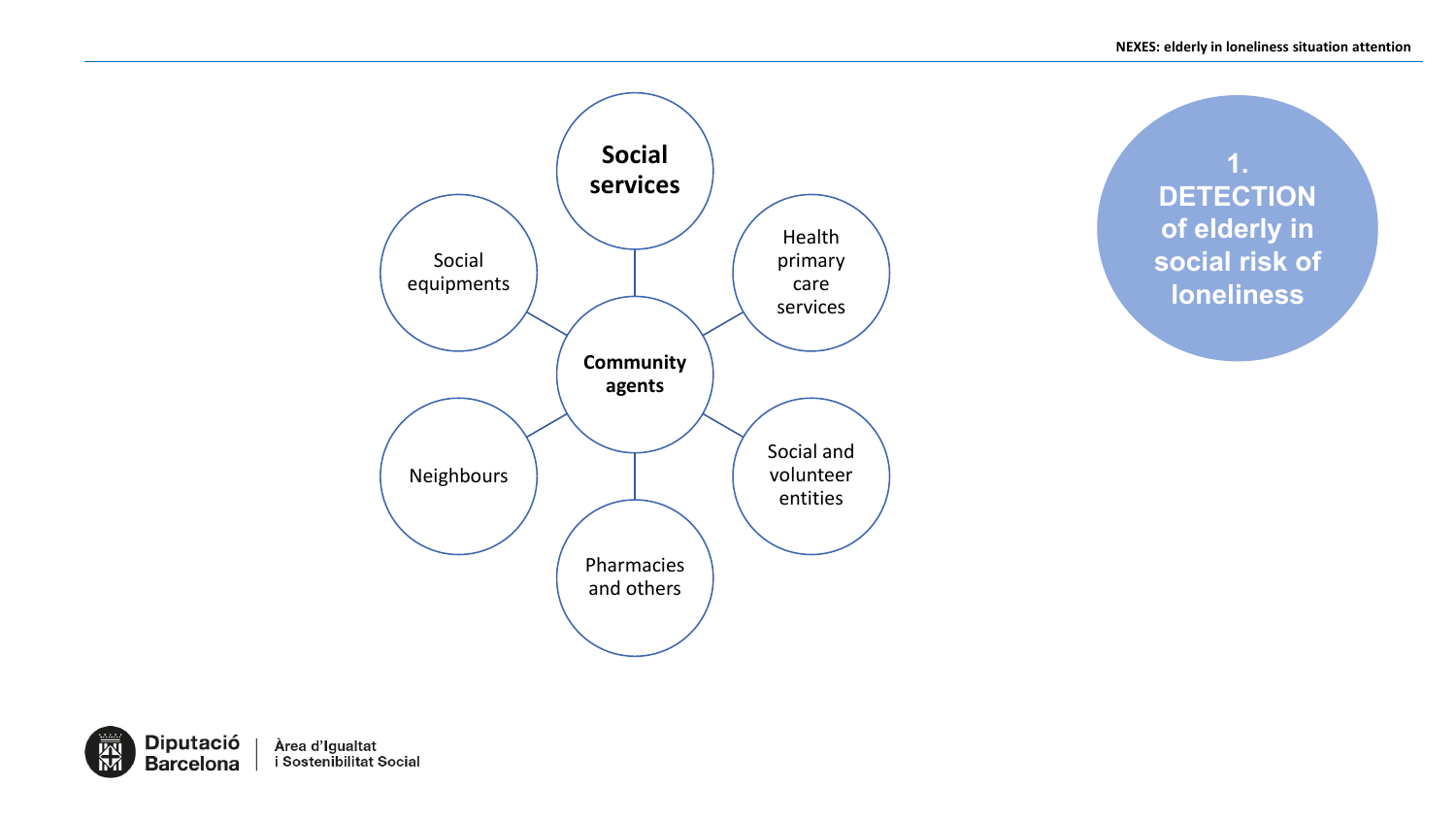

**2. INTERVENTION through a Personalized Support Plan**

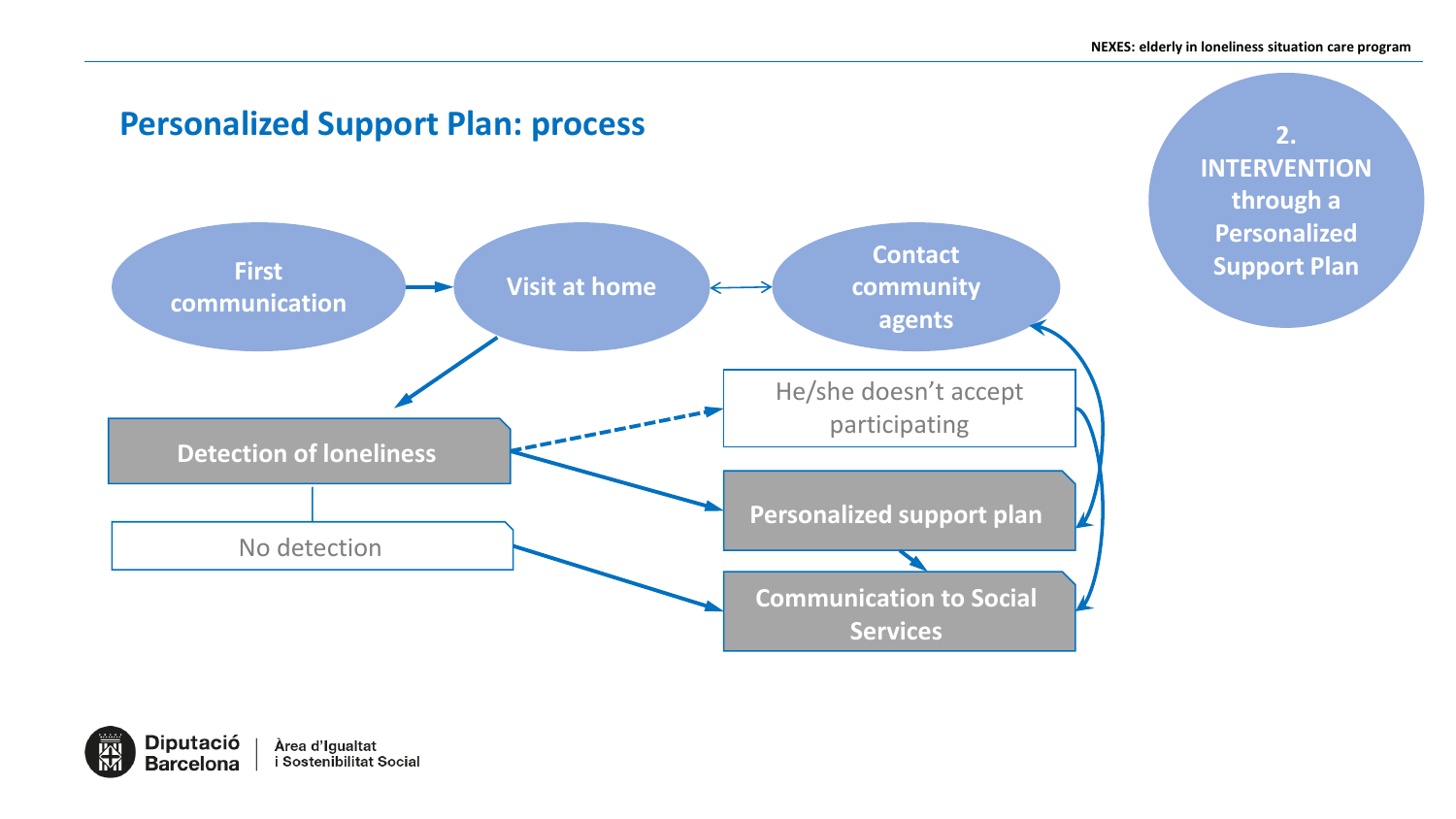## **Personalized Support Plan: activities**

Information, contact and link to social, leisure and cultural activities

Promotion and connection with volunteer entities

Implementation of specific activities and telecare specific program for loneliness

**Nexes professional following-up:**

- Beneficiaries (calls, visits)
	- Community agents (meetings)
	- Information and training activities to communnity agents

**3. PROMOTION of a community network involved in loneliness attention**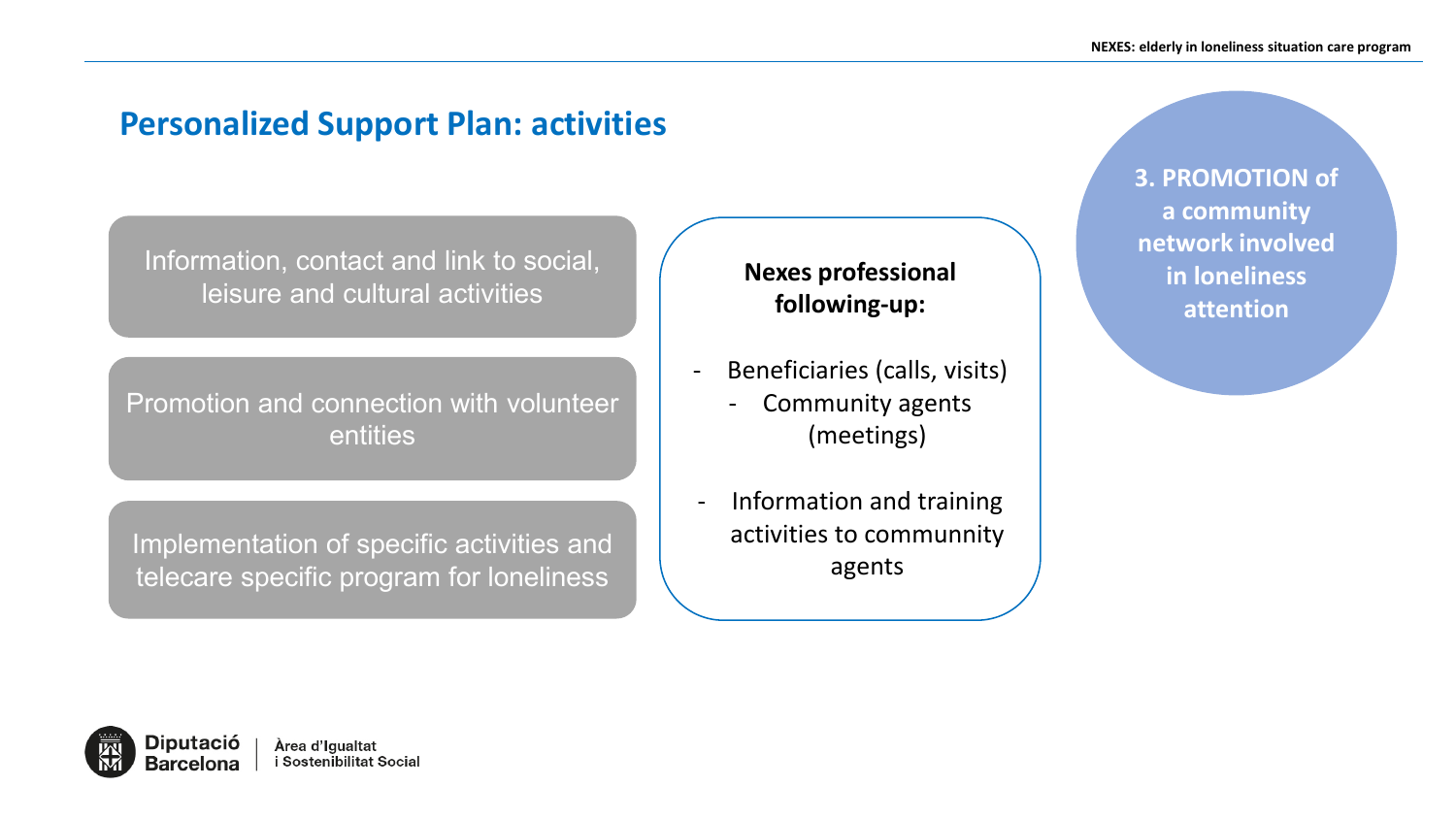### **Implementation**



**65 municipalities**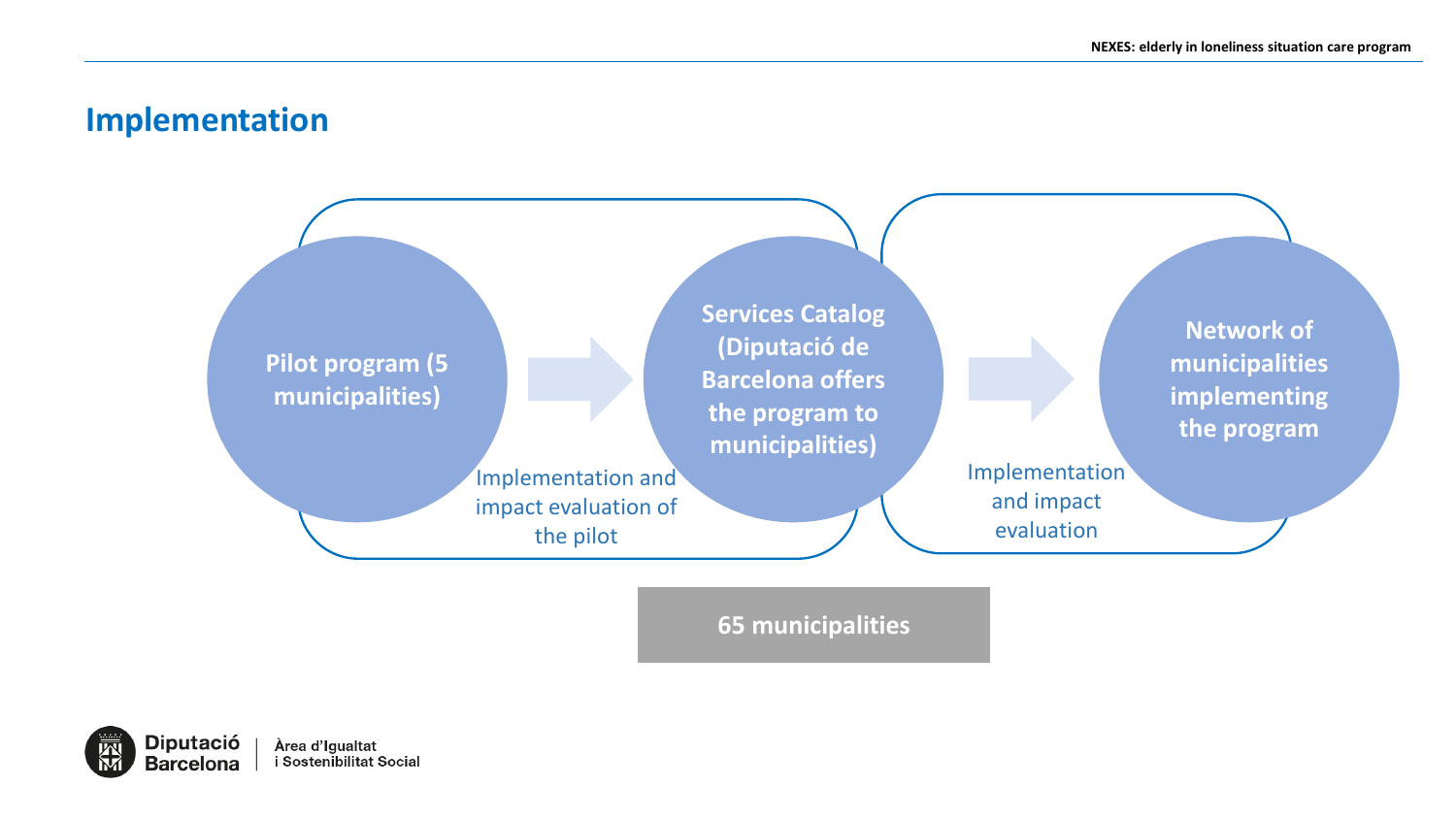For more information:

**[www.diba.cat/projecte-cures](http://www.diba.cat/projecte-cures)**

**[pareraam@diba.cat](mailto:aiss.scic@diba.cat)**